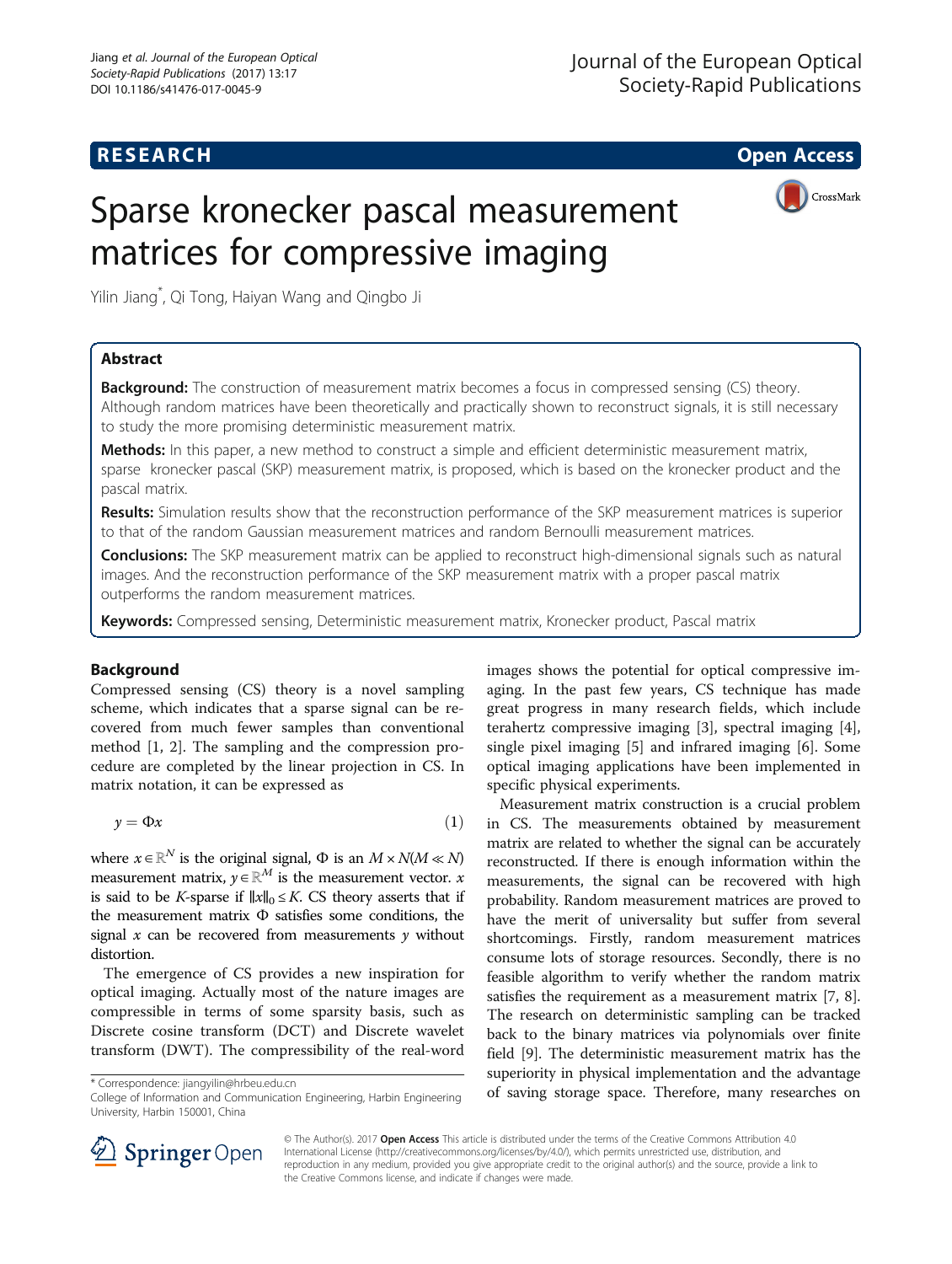the deterministic measurement matrix construction have been carried out. Lu introduced a construction of ternary matrices with small coherence [[10](#page-3-0)]. Yao presented a novel simple and efficient measurement matrix named incoherence rotated chaotic matrix [[11](#page-3-0)]. Huang proposed a symmetric Toeplitz measurement matrix [\[12\]](#page-3-0). Zhao introduced a deterministic complex measurement matrix to sample the signals in the single pixel imaging [\[13\]](#page-3-0).

In this paper, we propose a new construction method of deterministic measurement matrix, termed sparse kronecker pascal (SKP) measurement matrix. The SKP measurement matrix combines the properties of the kronecker product and the pascal matrix. It is suitable for the reconstruction of natural images, which are usually high-dimensional signals. Simulations and analyses confirm that the SKP measurement matrices can reconstruct the natural images with a better performance.

#### Methods

#### The SKP measurement matrix construction

In mathematics, the kronecker product is an operation on two matrices of arbitrary size resulting in a block matrix [[14](#page-3-0)].

Definition: If A is an  $m \times n$  matrix, B is a  $p \times q$  matrix, then the kronecker product  $A \otimes B$  is the  $mp \times nq$  block matrix. It can be expressed as

$$
A \otimes B = \begin{bmatrix} a_{11}B \cdots a_{1n}B \\ \vdots & \ddots & \vdots \\ a_{m1}B \cdots a_{mn}B \end{bmatrix}
$$
 (2)

Pascal matrix is a symmetric positive definite matrix with integer entries taken from pascal's triangle [\[15](#page-3-0)]. The  $4 \times 4$  truncations of these are shown below

$$
P_4 = \begin{bmatrix} 1 & 1 & 1 & 1 \\ 1 & 2 & 3 & 4 \\ 1 & 3 & 6 & 10 \\ 1 & 4 & 10 & 20 \end{bmatrix}
$$
 (3)

it can be seen clearly that the entries near the diagonal of the pascal matrix increase with a geometric growth. It is effective to achieve sparse purpose by the kronecker product. Based on the pascal matrix and the kronecker product, we present the SKP matrix

$$
H = k * I \otimes P = k \begin{bmatrix} P & 0 & \cdots & \cdots & 0 \\ 0 & \ddots & 0 & \cdots & \vdots \\ \vdots & 0 & P & 0 & \vdots \\ \vdots & \cdots & 0 & \ddots & 0 \\ 0 & \cdots & \cdots & 0 & P \end{bmatrix}
$$
 (4)

where H is the proposed SKP matrix,  $k$  signifies the scaling factor, I represents an identity matrix, P denotes the pascal matrix. Suppose that I is a  $q \times q$  matrix, P is a  $p \times p$  matrix, then H is a  $pq \times pq$  matrix. We can get an  $m \times n$  SKP measurement matrix  $\Phi$  by selecting appropriately *m* rows from H for CS, here  $n = p \times q$ , *m* & lt; *n*.

Now we describe how to select right rows from H to construct various dimensional measurement matrices. The selection method is to follow the principle of equal interval, which can improve the irrelevance between the selected row vectors. From the first row, we can construct the measurement matrix of multiple dimensions by choosing different interval lengths. If the interval length  $d = 2$ ,  $p = 4$ ,  $q = 64$ , the size of the SKP measurement matrix is  $128 \times 256$ . Similarly, when the interval length  $d = 3$ , the size becomes  $86 \times 256$ .

In CS, the measurement matrix must satisfy certain conditions. Candes and Tao propose a criterion named restricted isometry property (RIP) [\[16](#page-3-0), [17](#page-3-0)]. A measurement matrix is said to satisfy the RIP of order  $K$  if there exists a constant  $\delta_K \in (0, 1)$  such that

$$
(1 - \delta_K) \|x\|_2^2 \le \|\Phi x\|_2^2 \le (1 + \delta_K) \|x\|_2^2 \tag{5}
$$

for any K-sparse vector x. It is similar to that any K column vectors of the measurement matrix Φ are linearly independent. The RIP criterion guarantees that the sparse signal can be recovered exactly from the measurements.

The SKP measurement matrix is a particular matrix. The determinant of every  $P_n$  is 1 and the determinant of SKP matrix H is  $k_1$  ( $k_1 \neq 0$ ), which signify that any column vectors or row vectors from  $P_n$  and H are linearly independent. Therefore the SKP measurement matrix Φ is also a linear independent system between row vectors. The correlation among the resulting measurements is reduced, and the unique distribution of the SKP measurement matrix facilitates its implementation.

### Results and discussion

In this part, we conduct numerical experiments to validate the performance of the SKP measurement matrix. The test images are of size  $256 \times 256$  pixels. Orthogonal matching pursuit (OMP) algorithm is chosen as the recovery algorithm [\[18](#page-3-0)]. The sparsity basis  $\Psi$  is selected as the DCT matrix. Reconstruction processes are implemented in MATLAB R2016a. The size of the pascal matrix is  $4 \times 4$ , the scaling factor  $k = 0.05$  and the identity matrix I is  $64 \times 64$ . Firstly the interval length is set to  $d = 2$ . We compare the reconstruction performance among the SKP measurement matrix, the random Gaussian measurement matrix and random Bernoulli measurement matrix. The quality of reconstructed images is measured by the peak signal-to-noise ratio (PSNR) in Eq. (7)

$$
MSE = \frac{1}{N} \sum |x - x_{recons}|^2 \tag{6}
$$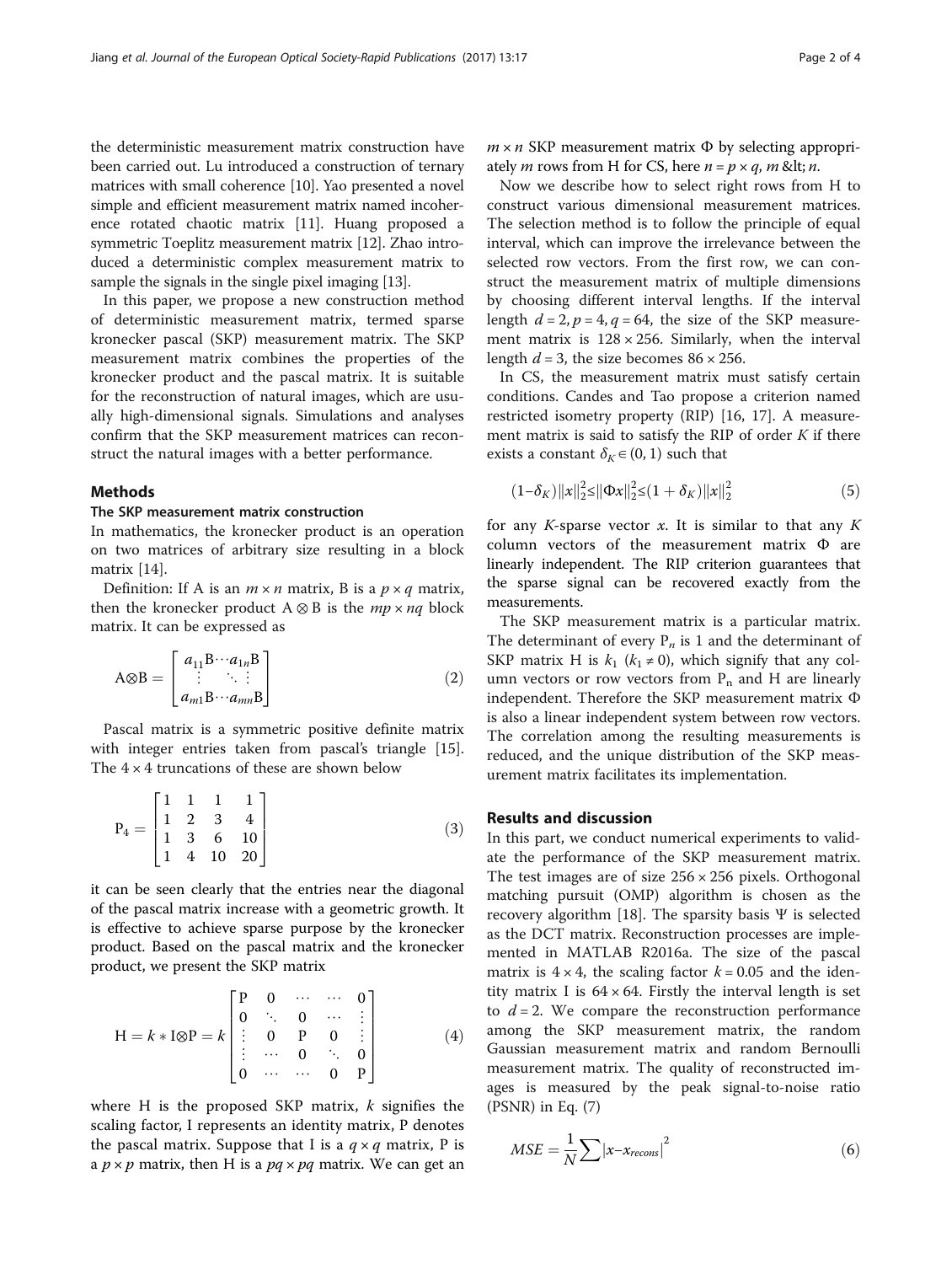Simulation results are shown in Figs. 1 and 2. It can be observed that the reconstructed images using the SKP

Fig. 1 Reconstructed Lena images with different measurement matrices at compression ratio (m/n) 0.5: **a** Original image; **b** Gaussian measurement matrix (22.8972 dB); c Bernoulli measurement matrix

(23.3919 dB); **d** SKP measurement matrix (27.1355 dB)

 $PSNR = 20 \log \left( \frac{255}{\sqrt{MSE}} \right)$  (7)



<span id="page-2-0"></span>Table 1 PSNR (in dB) values of reconstructed images under different experimental conditions

|            | compression ratio 0.33 |         |         | compression ratio 0.5 |         |         |
|------------|------------------------|---------|---------|-----------------------|---------|---------|
| size       | $\mathcal{P}$          | 4       | 8       | $\mathfrak{D}$        | 4       | 8       |
| Lena       |                        |         |         |                       |         |         |
| Gaussian   | 20.2904                | 20.5879 | 20.2732 | 23.1280               | 23.1937 | 23.2459 |
| Bernoulli  | 20.2536                | 20.6113 | 20.5530 | 22.8623               | 23.2264 | 23.1766 |
| <b>SKP</b> | 25.1923                | 23.8560 | 19.3820 | 28.3688               | 27.1355 | 21.9910 |
| Cameraman  |                        |         |         |                       |         |         |
| Gaussian   | 17.7601                | 17.8477 | 178135  | 20.0125               | 20.3295 | 20.2115 |
| Bernoulli  | 17,9861                | 17.9031 | 17.9366 | 20.0274               | 20.2517 | 20.6806 |
| <b>SKP</b> | 22 72 72               | 21.9731 | 19.1054 | 25.5244               | 24.4332 | 19.6751 |

measurement matrix is the clearest among all the reconstructed images. The reconstructed images by the random Gaussian measurement matrices and random Bernoulli measurement matrices are blurry and lose some details compared to the SKP measurement matrix. In addition, the differences between the reconstructed images are also very obvious in terms of PSNR values. The PSNR values of reconstructed images by the SKP measurement matrix are almost 4 dB higher than that by the random measurement matrices. Figs. 1 and 2 demonstrate that the SKP measurement matrix outperforms the random Gaussian measurement matrices and random Bernoulli measurement matrices at the compression ratio of 0.5.

The further results present in Table 1. Table 1 shows more PSNR values of reconstructed images. And the measurement matrices include the random Gaussian measurement matrices, random Bernoulli measurement matrices and the SKP measurement matrices. In this part, the size of the pascal matrix is considered.